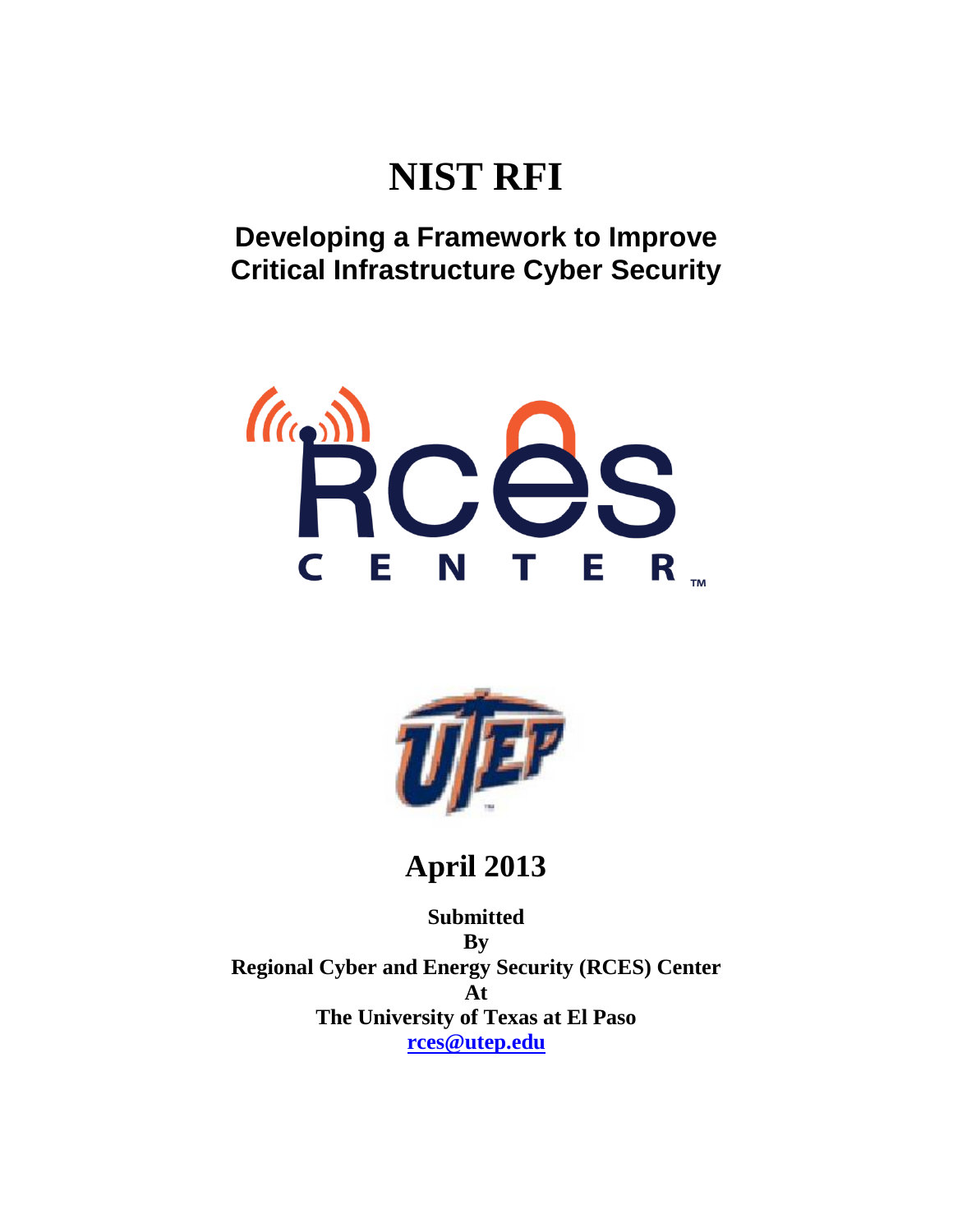### *Current Risk Management Practices*

NIST has solicited information about how organizations assess risk; how cyber security factors into that risk assessment; the current usage of existing cyber security frameworks, standards, and guidelines; and other management practices related to cyber security. In addition, NIST is interested in understanding whether particular frameworks, standards, guidelines, and/or best practices are mandated by legal or regulatory requirements and the challenges organizations perceive in meeting such requirements. This will assist in NIST's goal of developing a Framework that includes and identifies common practices across sectors.

- 1. What do organizations see as the greatest challenges in improving cyber security practices across critical infrastructure?
- Unpredictable human behavior (dynamic attacks and insider threat).
- **Segmentation within Information Technology (IT) organizations.**
- **Lack of information exchange within an industry's organizations and user communities.**
- Lack of communication and documentation.
- No clear understanding of the difference between IT and Operational Technology (OT).
- Gap between IT and OT networks is not properly enforced to ensure integrity.
- New technologies developed and deployed without proper integrated security measures.
- Security impact of mobile devices and storage, particularly in Bring Your Own Device (BYOD) scenarios.
- Not going beyond compliance or only maintaining compliance practices.
- Distrust based on different levels of experience.
- Lack of personnel accountability.
- Understanding the economic return of investment on cyber security.
- **Legacy systems and integration with new technologies.**
- **Lack of common vocabulary in different practices.**
- Lack of spectrum awareness for utility owned RF systems used in operations
- 2. What do organizations see as the greatest challenges in developing a cross-sector standards-based Framework for critical infrastructure?
- There are technologies unique to an organization, but not standard across sectors.
- Focus of the sectors is different (e.g., patient records versus finances).
- Concerns about creating static solutions for a dynamic environment.
- Need to merge the lessons of the past with the technologies and techniques of the future.
- Understanding the economic return on investment in cyber security.
- **Legacy systems and integration with new technologies.**
- Lack of communication between sectors.
- **Lack of common vocabulary.**
- Difference in regulators from one sector to another.
- 3. Describe your organization's policies and procedures governing risk generally and cyber security risk specifically. How does senior management communicate and oversee these policies and procedures?
- Our policies are instantiated within The University of Texas at El Paso's institutional compliance and Information Security Office (ISO) Security Policies.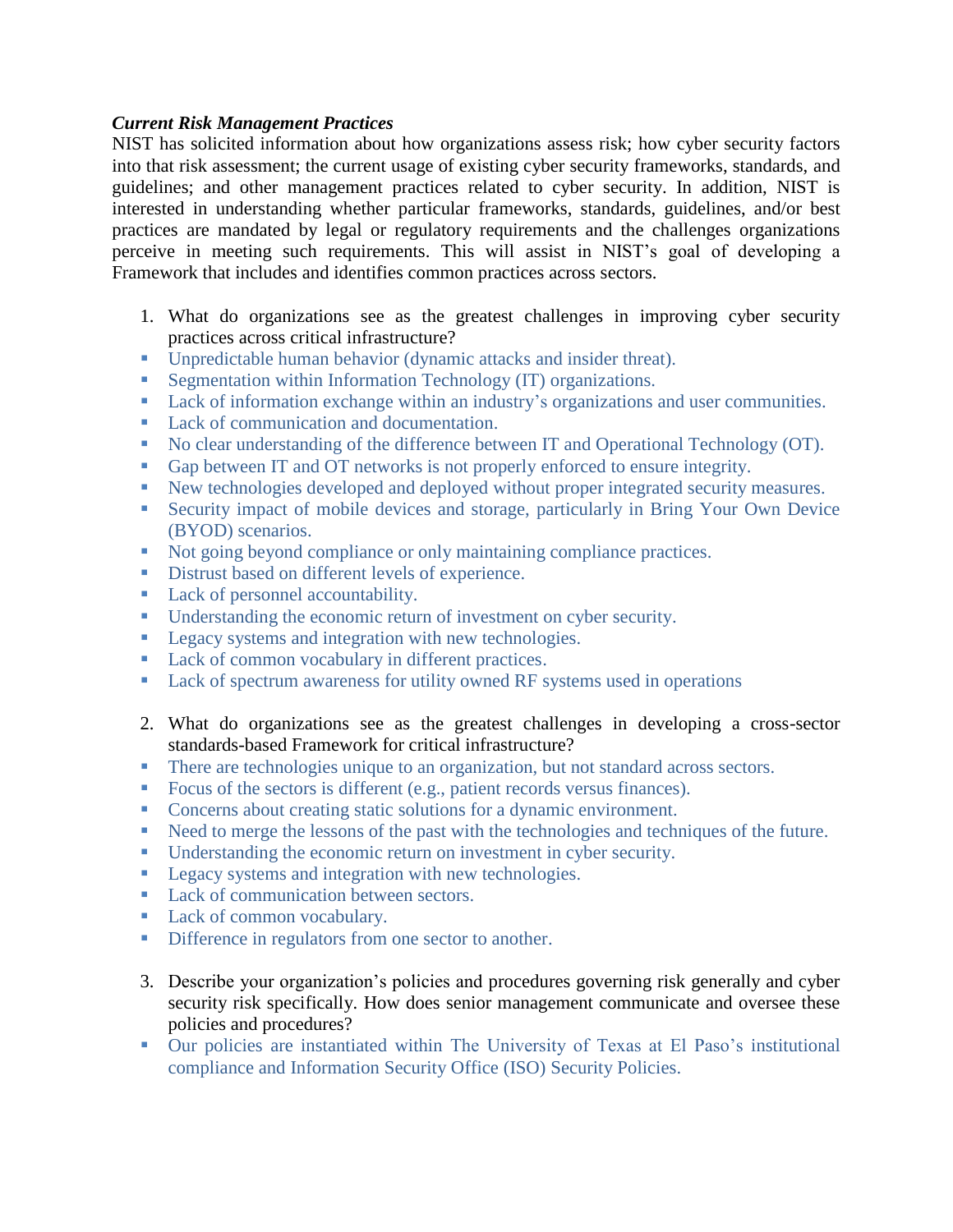- The university depends on the experience of our security staff. Contact channels are published internally so personnel are aware who appropriate contacts are in case of risk generally and cyber security risk specifically. For cyber risk, the university's Information Security Office is almost always involved, except in rare cases involving insider threats where notification and/or disclosure through normal channels could compromise an investigation.
- We communicate concerns and knowledge on cyber risk to the entire university community based on our organization's research, knowledge, and news feeds.
- Management conducts weekly meetings; a standing topic is discussion of any relevant cyber security risk over the previous week, either within the university community or the overall energy and technology sectors at large.
- 4. Where do organizations locate their cyber security risk management program/office?
- In our experience, cyber security risk management offices are typically housed within a local Information Security Office, with a Chief Information Security Officer (CISO) leading a team of responders.
- Our own organization improves the existing cyber risk management system of the ISO by providing academic knowledge and innovative research on cyber security for operational technology assets of the University.
- 5. How do organizations define and assess risk generally and cyber security risk specifically?
- Risk is defined according to standards and guidelines set by organizations such as NIST, NERC, DoD and DHS (i.e. CVSS, DIACAP, SCAP, etc.).
- Our organization also uses our internally developed Vulnerability and Risk Management (VARM) process, which is being evaluated by a number of large multi-national services firms for an eminent rollout.
- As part of the supporting research for the VARM process, we have identified a variety of ways to define and calculate risk. The following literature articles are **representative** of the approaches; please contact us for the comprehensive list of surveyed documents, if interested:
	- o Philip L. Campbell, Jason E. Stamp, "A Classification Scheme for Risk Assessment Methods", Sandia National Laboratories, 2004.
	- o **Patent No. 61/725,474. "System, Method and Apparatus for Assessing a Risk of one or More Assets within an Operational Technology Infrastructure." 2012.**
	- o Sandia National Labs. "Sandia National Labs' Security Risk Assessment Methodologies". http://www.sandia.gov/ram
	- o Nancy A. Renfroe, Joseph L. Smith, "Threat/Vulnerability Assessment and Risk Analysis", 2011.
	- o M.H. Faber, M.G Stewart, "Risk Assessment for Civil Engineering Facilities: Critical Overview and Discussion", 2003.
	- o Zeki Yazar, "A qualitative risk analysis and management tool-CRAMM," SANS Institute, 2002.
	- o Kang Lin, Keith E. Holbert. "PRA for Vulnerability Assessment of Power System Infrastructure Security." 2005.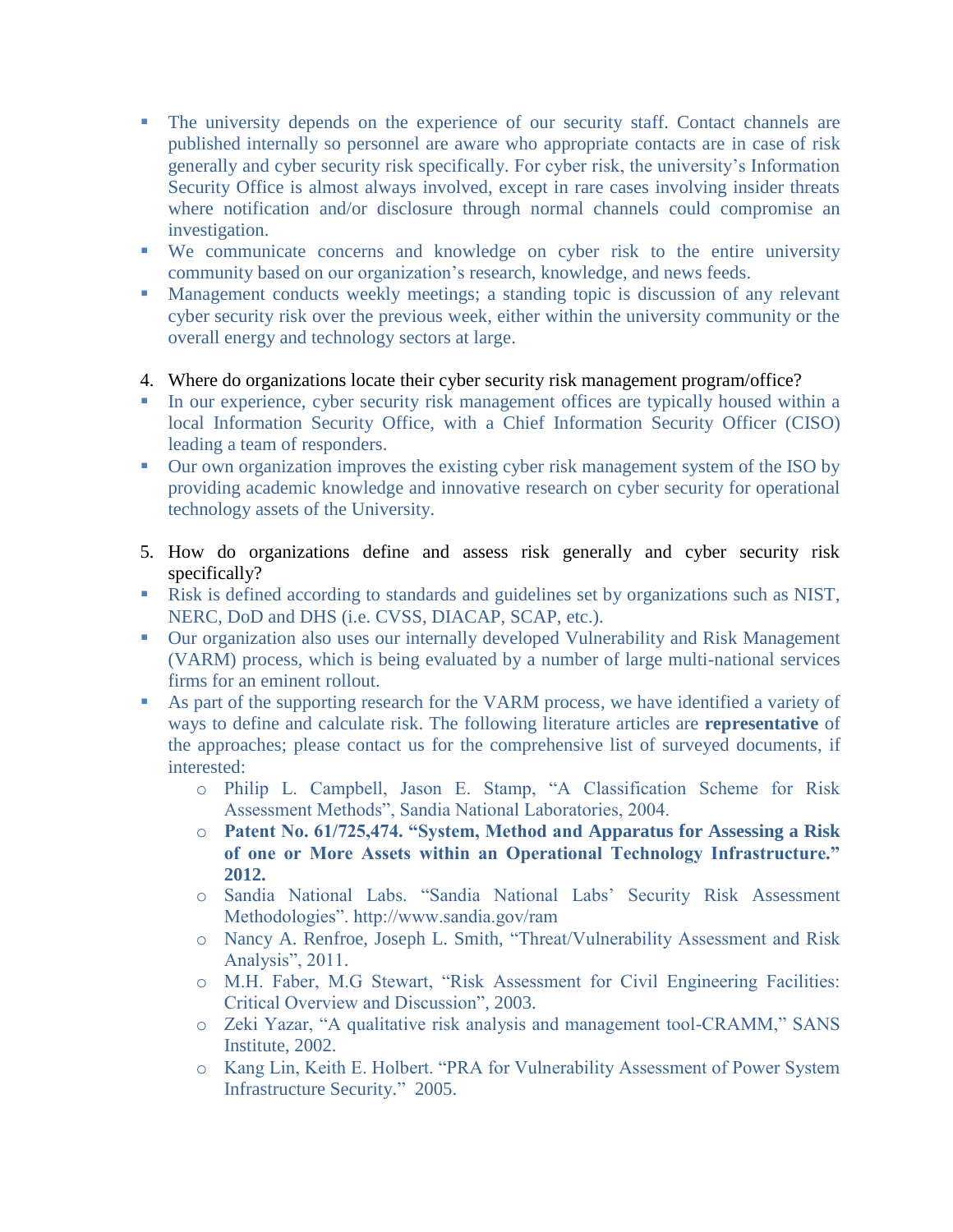- In addition, the following standards documents are of interest to this questionnaire:
	- o National Institute of Standard and Technology, "Guide for Conducting Risk Assessment," NIST Special Publication 800-30, Revision 1. 2011.
	- o National Institute of Standard and Technology, "Security and Privacy Controls for Federal Information Systems and Organizations," NIST Special Publication 800- 53, Revision 4. 2012.
	- o National Institute of Standard and Technology, "Guide for Mapping Types of Information and Information Systems for Security Categories," NIST Special Publication 800-60, Volume 1, Revision 1. 2008.
	- o National Institute of Standard and Technology, "Guide to Industrial Control Systems (ICS) Security," NIST Special Publication 800-82, 2011.
	- o Department of Energy, "Electricity Subsector Cybersecurity Capability Maturity Model," Version 1.0, 2012.
	- o National Electric Sector CyberSecurity Organization Resource (NESCOR), "Electric Sector Failure Scenarios and Impact Analyses," Version 1.0, 2012.
- 6. To what extent is cyber security risk incorporated into organizations' overarching enterprise risk management?
- Cyber security risk is becoming a bigger and bigger component of organizations' enterprise risk management, since just about every organization of every size relies on systems which maintain the security and privacy of the data.
- Administrators (particularly in information technology) maintain compliance with the standards.
- Unfortunately, most organizations remain reactive to events instead of proactively trying to prevent them.
- Network designs are typically flexible to address the tradeoff between access to operational equipment and security, but the enterprise risk management plan must demonstrate an understanding of these tradeoffs.
- Budget constraints also impact (typically negatively) a holistic approach to deploying a cyber security risk management plan.
- There is no understanding of the cyber risks to an organization through spectrum initiated cyber attacks and wireless systems.
- 7. What standards, guidelines, best practices, and tools are organizations using to understand, measure, and manage risk at the management, operational, and technical levels?
- National Institute of Standards and Technology (NIST) publications, particularly the 800 series of special publications.
- Department of Homeland Security (DHS).
- Security Content Automation Protocol (SCAP).
- Department of Defense (DoD) Information Assurance policies, including DIACAP.
- North American Electric Reliability Corporation (NERC).
- Federal Energy Regulatory Commission (FERC).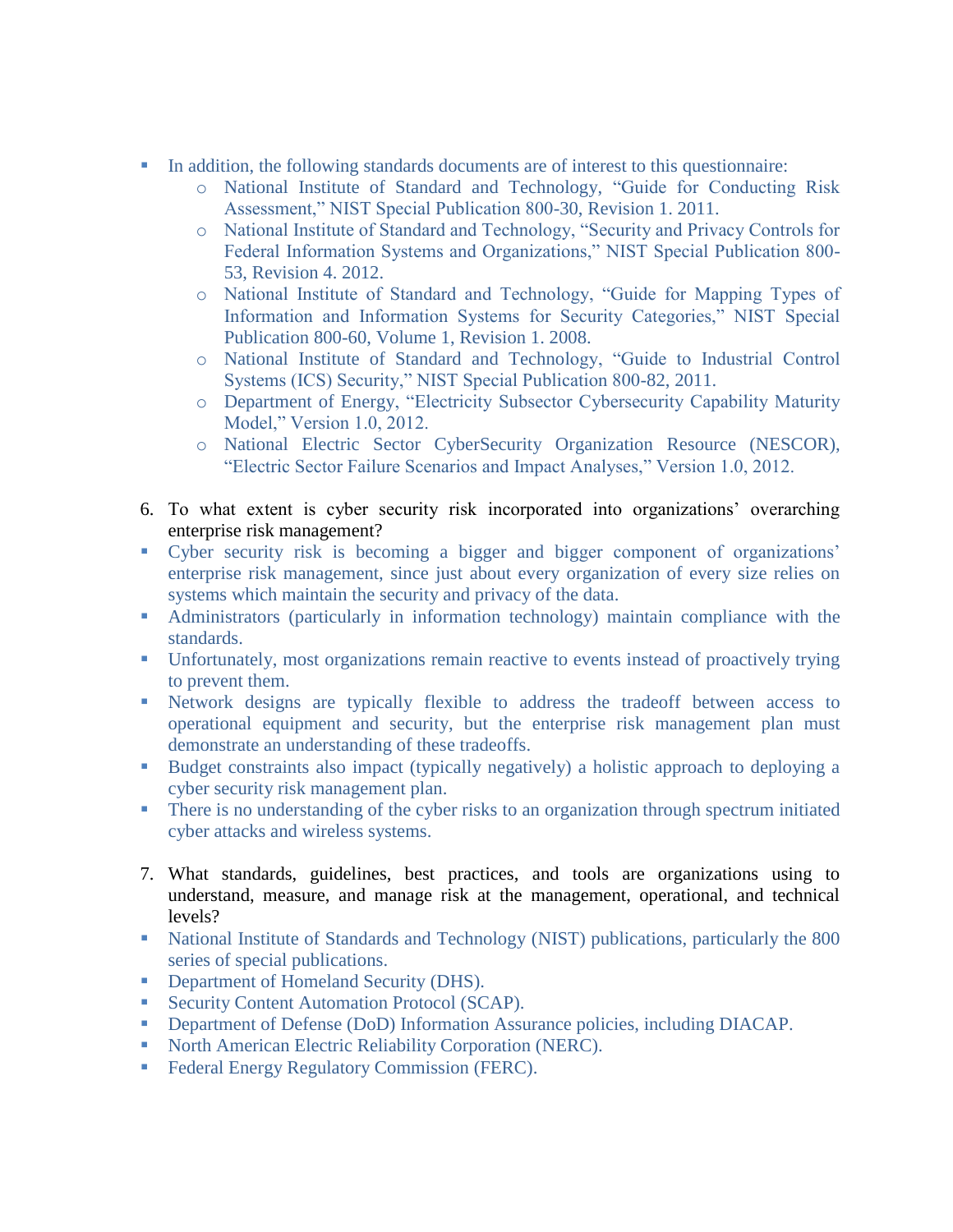- Information systems certifications including CISSP, CISA, C|EH, CEPT, CompTIA Security.
- Cyber security news feeds.
- Training and conferences such as Blackhat, SANS, ShmooCon, Defcon.
- Open source and proprietary penetration testing tools.
- 8. What are the current regulatory and regulatory reporting requirements in the United States (e.g. local, state, national, and other) for organizations relating to cyber security?
- Our organization is not aware of any standard or regulatory reporting requirement besides the fact the information has to be maintained confidential and can only be shared with the parties involved in the process.
- Each organization implements its own reporting requirements. The following organizations implement reporting requirements when providing the results of their cyber studies:
	- o DHS, CIA, FBI, NSA.
	- o Infragard.
	- o Private security firms: Gartner, Pike, Mandiant, Red Tiger Security, InGuardians.
	- o Antivirus and Anti-malware developers: Symantec, McAfee, Avira, TrendMicro, Kapersky, etc.
- The following citation provides an approach to categorize risk approaches that could be extended to leverage reporting requirements.
	- o Philip L. Campbell, Jason E. Stamp, "A Classification Scheme for Risk Assessment Methods", Sandia National Laboratories, 2004.
- 9. What organizational critical assets are interdependent upon other critical physical and information infrastructures, including telecommunications, energy, financial services, water, and transportation sectors?
- **Based on the Vulnerability And Risk Management (VARM) process conducted on the** operational technology at The University of Texas at El Paso, we have learned that an interdependence connection exists between different critical sectors. We identified critical assets in the university infrastructure (e.g. critical buildings); these critical assets depend on a reliable energy source to conduct day-to-day operations. Such energy sources are typically supported by operational technology that is often controlled by cyber components (e.g. human machine interfaces, standalone computers, etc.) connected through various communication channels (e.g. local area network cables, wireless communications). Any one of these components, if compromised, can bring down all of the interconnected elements.
- 10. What performance goals do organizations adopt to ensure their ability to provide essential services while managing cyber security risk?
- Meeting work deadlines to provide the required result of any given task/project, and making sure cyber security does not interfere with regular processes.
- **Efficiently providing services.**
- Guaranteed continuity of service.
- **Minimal emergency response time.**
- **Train organization personnel to achieve pre-determined evaluation criteria.**
- Emergency plans and drills to minimize outages with set goals.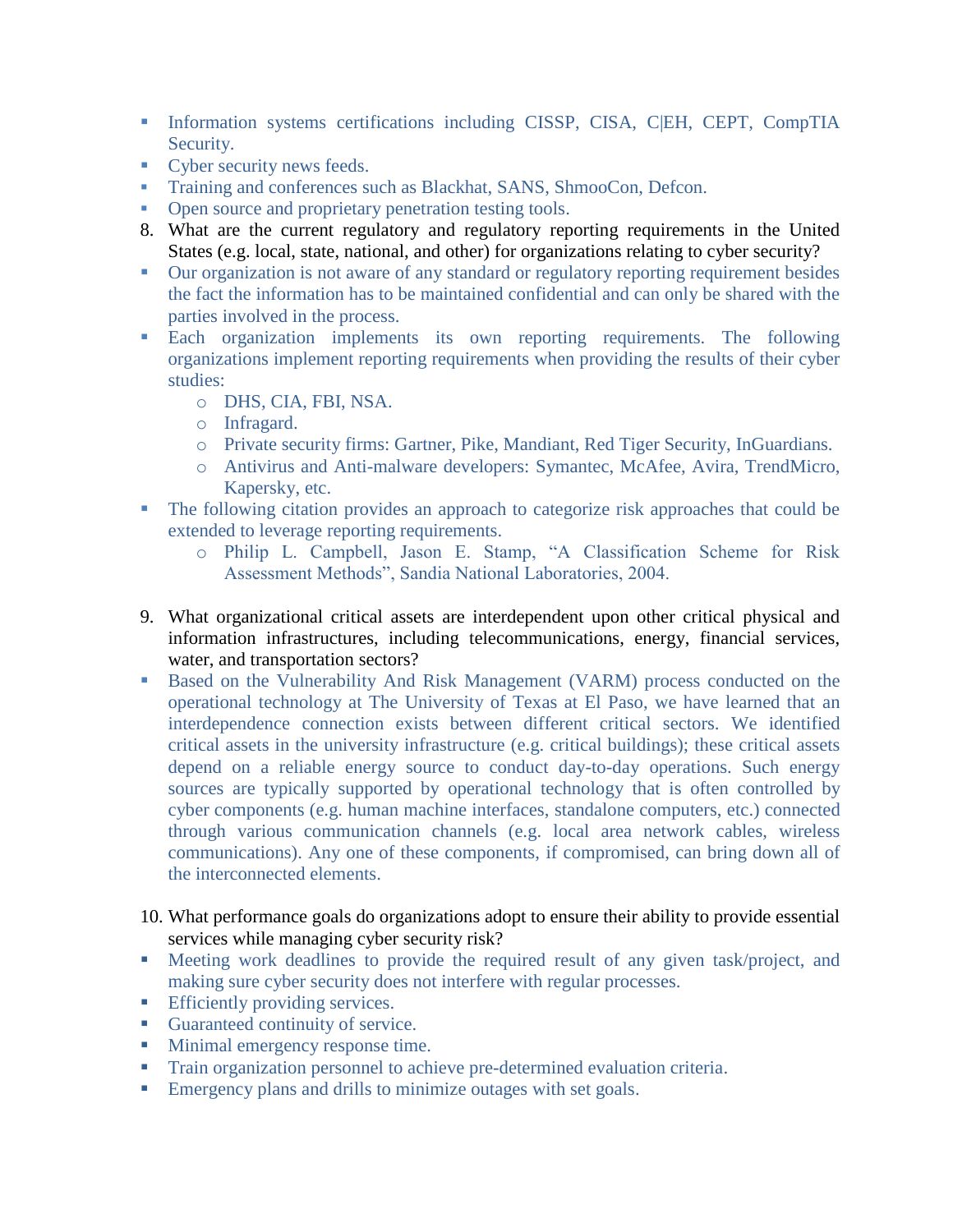- 11. If your organization is required to report to more than one regulatory body, what information does your organization report and what has been your organization's reporting experience?
- Even though this Center is not required to report to regulatory agencies, from a systems standpoint, we report to the university's information technology and information security departments, and document all of our communications with these entities.
- The information we report relates to projects that require certain clearances and permissions to use University resources for cyber and physical security exercises.
- We also report suspicious cyber activities from external sources into our system.
- 12. What role(s) do or should national/international standards and organizations that develop national/international standards play in critical infrastructure cyber security conformity assessment?
- One of the best roles these groups can provide is to assist in understanding existing threats, and to provide critical guidance to those organizations which must meet the existing and evolving regulations and standards. These organizations can then act as educators relating the newest attacks and threat vectors and enforce data sharing among organizations.
- **These organizations should also consider policies that speak to ethical standards to stop** unethical practices.

# *Use of Frameworks, Standards, Guidelines, and Best Practices*

As set forth in the Executive Order, the Framework will consist of standards, guidelines, and/or best practices that promote the protection of information and information systems supporting organizational missions and business functions.

NIST seeks comments on the applicability of existing publications to address cyber security needs, including, but not limited to the documents developed by: international standards organizations; U.S. Government Agencies and organizations; State regulators or Public Utility Commissions; Industry and industry associations; other Governments, and non-profits and other non-government organizations.

NIST is seeking information on the current usage of these existing approaches throughout industry, the robustness and applicability of these frameworks and standards, and what would encourage their increased usage.

Please provide information related to the following:

- 1. What additional approaches already exist?
- Discovering and proving vulnerabilities through penetration testing; unfortunately, no universally-recognized standards exist for this activity.
- Using cyber security appliances (CSAs) to increase security on operational devices.
- Companies like Cisco are developing Security Information and Event Managers (SIEMs) to support Bring Your Own Device (BYOD) policies for employees.
- Companies like IBM have created powerful SIEMs like QRadar to monitor the network flow.
- Consulting firms actively search for vulnerabilities in technologies to help improve cyber security practices for industry.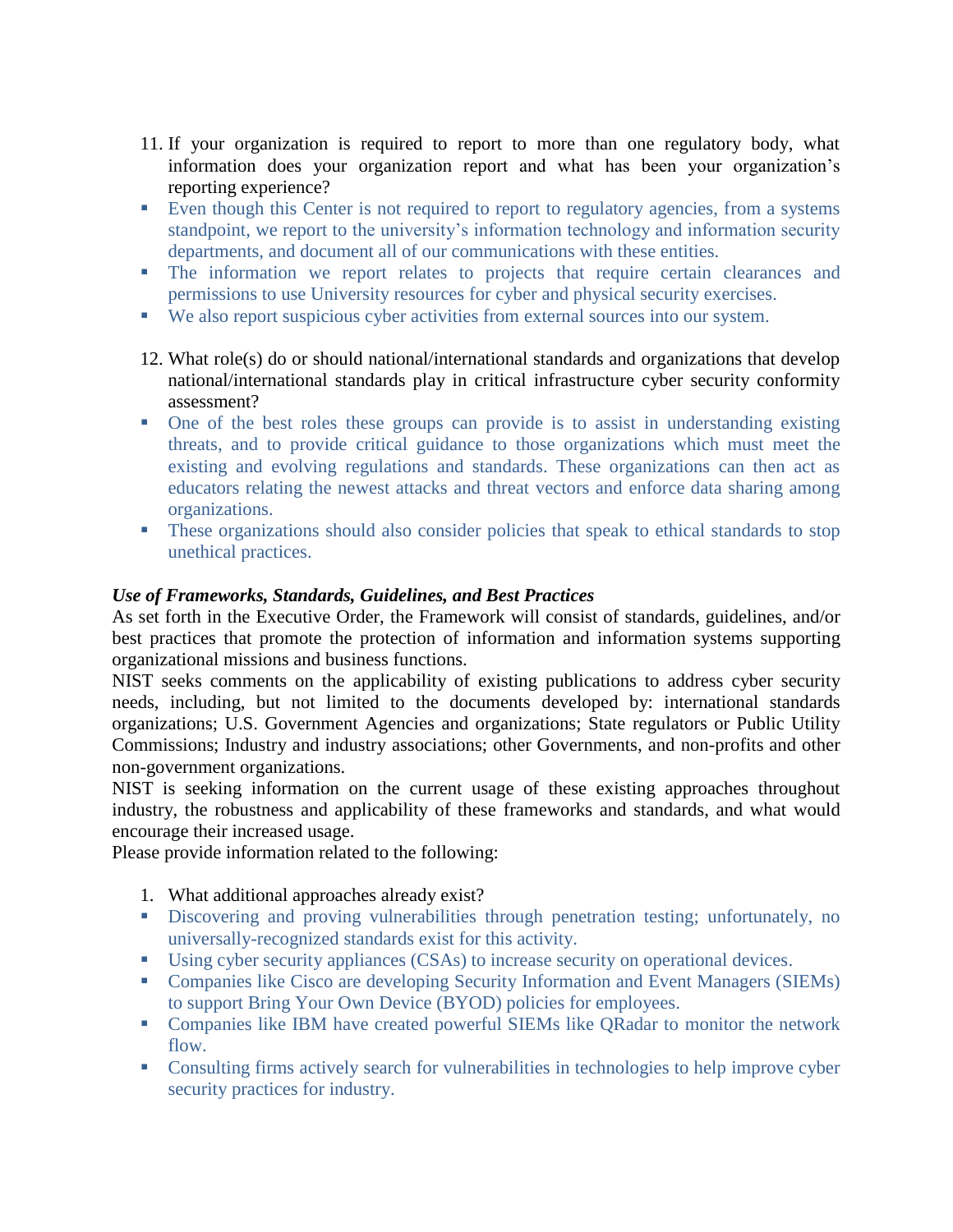- Numerous conferences and specialized work groups (e.g., SGIP) focus on specific sectors of network infrastructure. They convene and release critical knowledge that ISOs can use for their benefit.
- Security firms specializing in OT and other areas go beyond the traditional enterprise or financial IT perspective.
- A select few educational and training companies actively disseminate cyber security information to enterprises.
- 2. Which of these approaches apply across sectors?
- Common approaches across sectors include recognition and use of government standards and industry compliance mechanisms; auditing and security firms verify compliance.
- Many companies and industries across all sectors attend conferences to be better informed and up to date in cyber security.
- **Penetration testing and SIEMs can be applied across most sectors, although the utility** sector has been particularly reluctant to employ penetration testing.
- 3. Which organizations use these approaches?
- Utilities, military, factories, healthcare, financial and educational institutions, as well as others—generally, organizations truly concerned about risk (particularly cyber risk) employs some combination of the aforementioned approaches.
- 4. What, if any, are the limitations of using such approaches?
- The biggest limitation is that enterprises cannot depend solely on standards and compliance when cyber threats are dynamic and evolve based on human behavior. The installation of antivirus and firewall solutions doesn't save an institution from social engineering, phising scams, or an infected USB drive that could compromise an entire organization.
- The introduction of highly sophisticated mobile devices into an intranet can potentially compromise the whole information technology infrastructure with man in the middle attacks or hijacking. New mobile technologies can be also potentially compromised through Near Field Communications (NFC) attacks.
- Still-evolving cloud technologies are becoming more complex and more complicated to secure, even in the absence of standards to address many aspects of the cloud
- Penetration testing is not generally standardized and is constantly evolving.

### 5. What, if any, modifications could make these approaches more useful?

- **Improve standards and complement them with dynamic security technologies.**
- Better understand the need to constantly verify and improve security methods and technologies.
- Educate the public on cyber security, with the goal of developing a true cyber culture with ethics and values.
- Expand cyber security education modules to early stages of education.
- Identify the strong functional and inter-related relationship between IT and OT.
- 6. How do these approaches take into account sector-specific needs?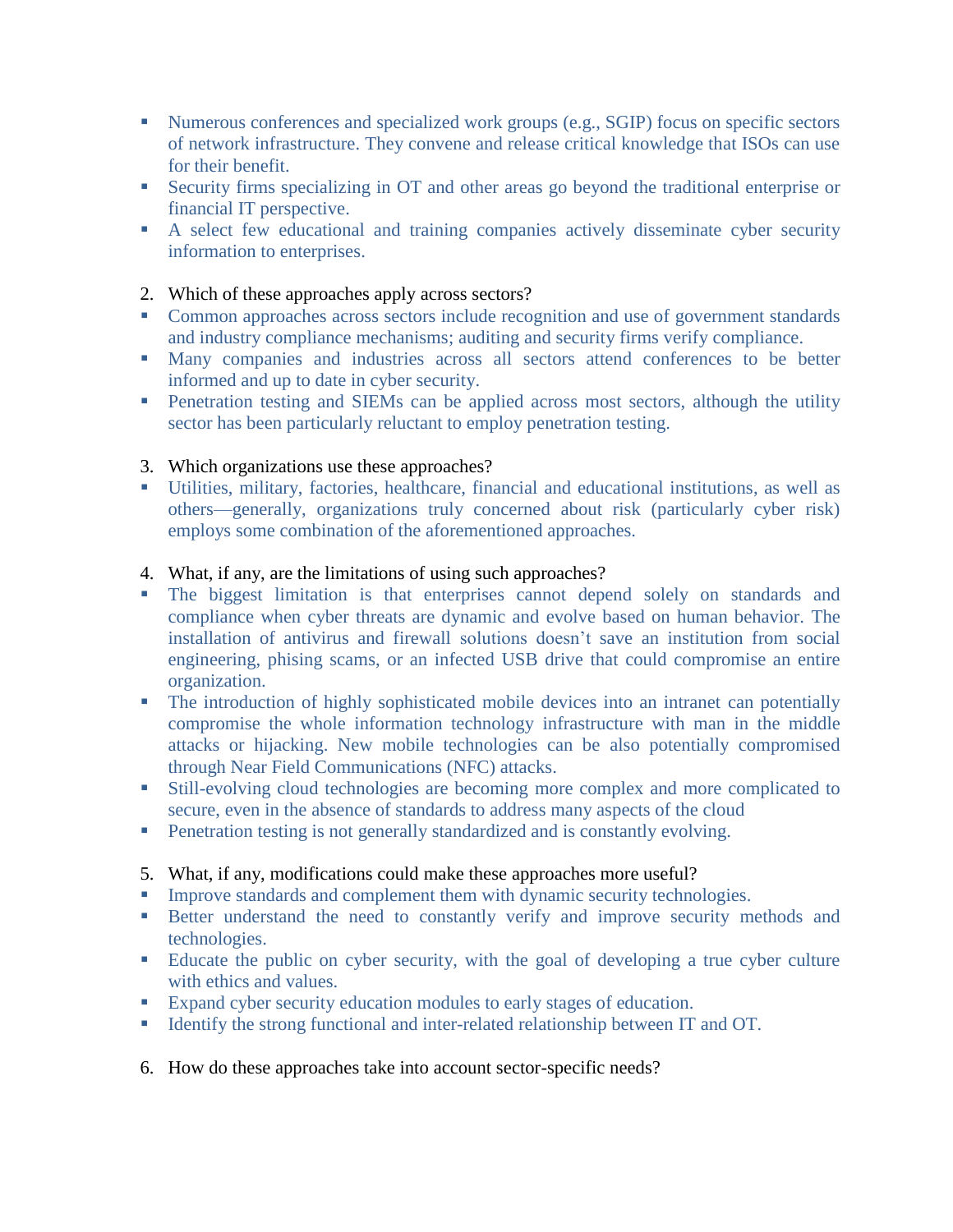- Standards are typically very general; while some can be used in different sectors, sectorspecific needs must be better identified. Each sector must be studied by working groups composed of members from a variety of sectors, as well as ethical hackers to help identify needs.
- 7. When using an existing framework, should there be a related sector-specific standards development process or voluntary program?
- We would recommend sector-specific standards development processes, with collaboration from voluntary entities. Many security firms and ethical hackers already perform voluntary work to demonstrate vulnerabilities to different sectors. However, the output of these firms may be seen as a threat instead of a benefit.
- 8. What can the role of sector-specific agencies and related sector coordinating councils be in developing and promoting the use of these approaches?
- Sector-specific agencies and sectors must share information through proper secure channels. The real dynamic discoveries on cyber security are typically performed by the private sector; however, this information is often not shared until after an attack has been executed. The question is one of privacy and intellectual property versus security.
- 9. What other outreach efforts would be helpful?
- All the different sectors should convene and meet regularly to determine and address the proper questions and answers that affect the cyber infrastructure, which continues to further evolve into a system of systems solution that requires ethics, values, technology and common sense.
- Education is also a key item for cyber security. More awareness and responsibility must be given to this topic.

## *Specific Industry Practices*

In addition to the approaches above, NIST is interested in identifying core practices that are broadly applicable across sectors and throughout industry.

NIST is interested in information on the adoption of the following practices as they pertain to critical infrastructure components:

- Separation of business from operational systems;
- Use of encryption and key management;
- Identification and authorization of users accessing systems;
- Asset identification and management;
- Monitoring and incident detection tools and capabilities;
- Incident handling policies and procedures;
- Spectrum awareness policies and procedures to identify wireless threats and attacks;
- Mission/system resiliency practices;
- Security engineering practices;
- Privacy and civil liberties protection.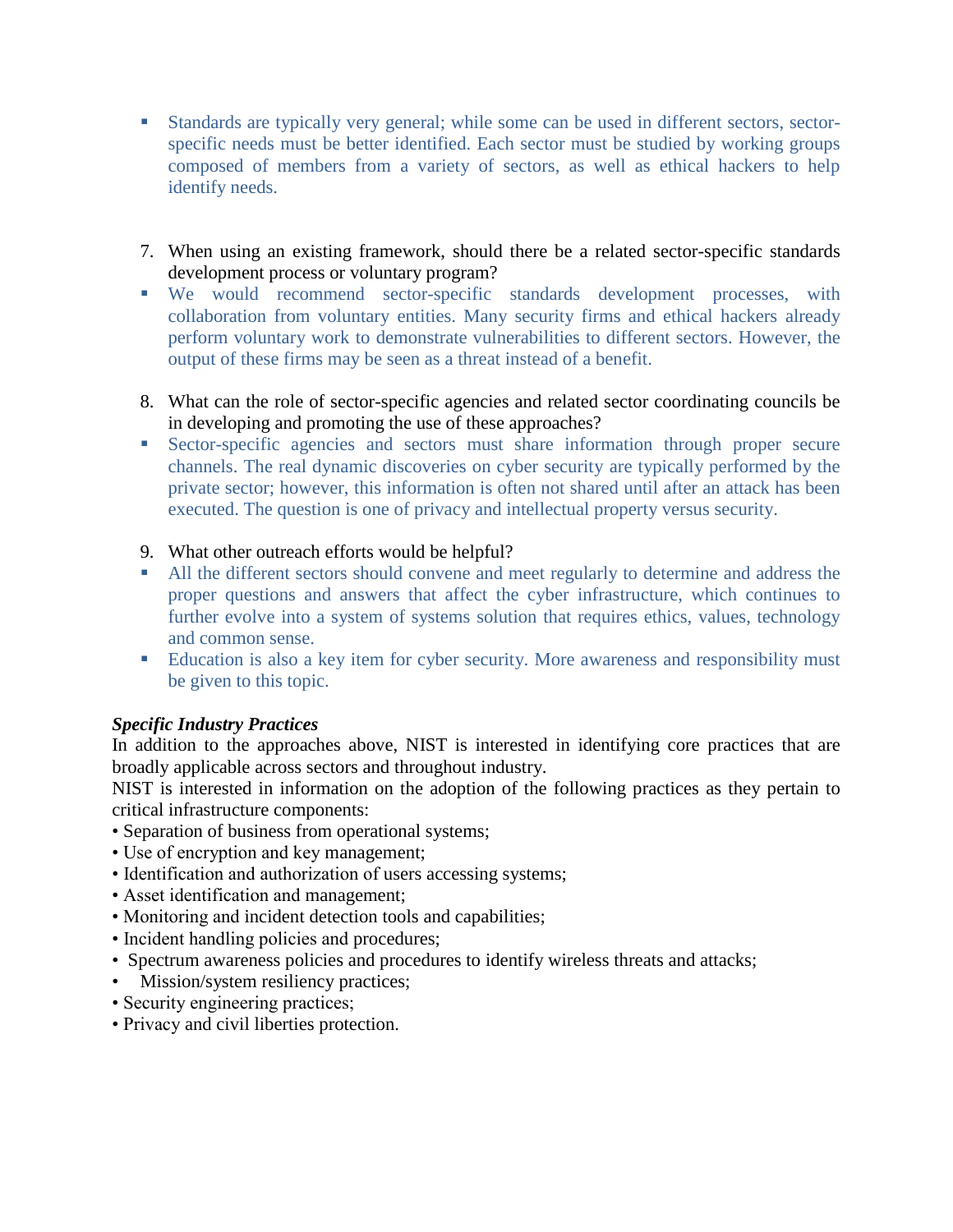- 1. Are these practices widely used throughout critical infrastructure and industry?
- Not in their entirety. The lack of information exchange and compliance mechanisms prevents the faster adoption of such concepts in industry.
- 2. How do these practices relate to existing international standards and practices?
- Regulations differ from country to country according to their ethics and cultural backgrounds, making it a challenge to develop a consistent set and application of common practices.
- 3. Which of these practices do commenters see as being the most critical for the secure operation of critical infrastructure?
- Our organization believes that all of the practices are critical to ensure proper cybersecurity protection.
- Separation of business from operational systems: this is one of the newer approaches; the most sophisticated malware has been found trying to compromise OT systems. Extensive public discussion started with Stuxnet, and is now being further publicized with Gauss and other attacks. System separation is highly critical.
- Use of encryption and key management: this is the most traditional approach but one which is also constantly challenged through parallel computing (GPU-CUDA) hash cracking (e.g. Cryptohaze) and newly discovered attacks on vulnerabilities in old encryption technologies (e.g., SSL decrypt authentication cookies). Cryptographers and mathematicians have to constantly be on alert for old techniques being cracked.
- Identification and authorization of users accessing systems: "man in the middle" and "hijacking attacks" are becoming more sophisticated and creative using mobile devices. These issues are similar to previous issues but with a new approach and different Trojan horses.
- Asset identification and management: this means compliance and standards for many sectors. However, critical assets definition must be modified. New capabilities and exploits are now causing creation and/or reclassification of new critical assets (i.e. SCADA systems were thought to be secure until IP ports and new technologies started appearing in the picture).
- Monitoring and incident detection tools and capabilities: monitoring and incident response are classified under the compliance umbrella. These tools and capabilities are slowly evolving with the understanding that threats are constantly changing. Fortunately, companies like Cisco, IBM, and others are evolving with new systems that seek to address new concerns.
- Incident handling policies and procedures: compliance and policies work fine until new technologies are introduced. Smart Grids are redefining and creating the needs for new policies.
- Mission/system resiliency practices: many successful resilience practices were defined by the military and have now been adopted and adapted by other sectors. However, every sector has its own definitions of what is critical; resilience practices depend on the criticality of the assets.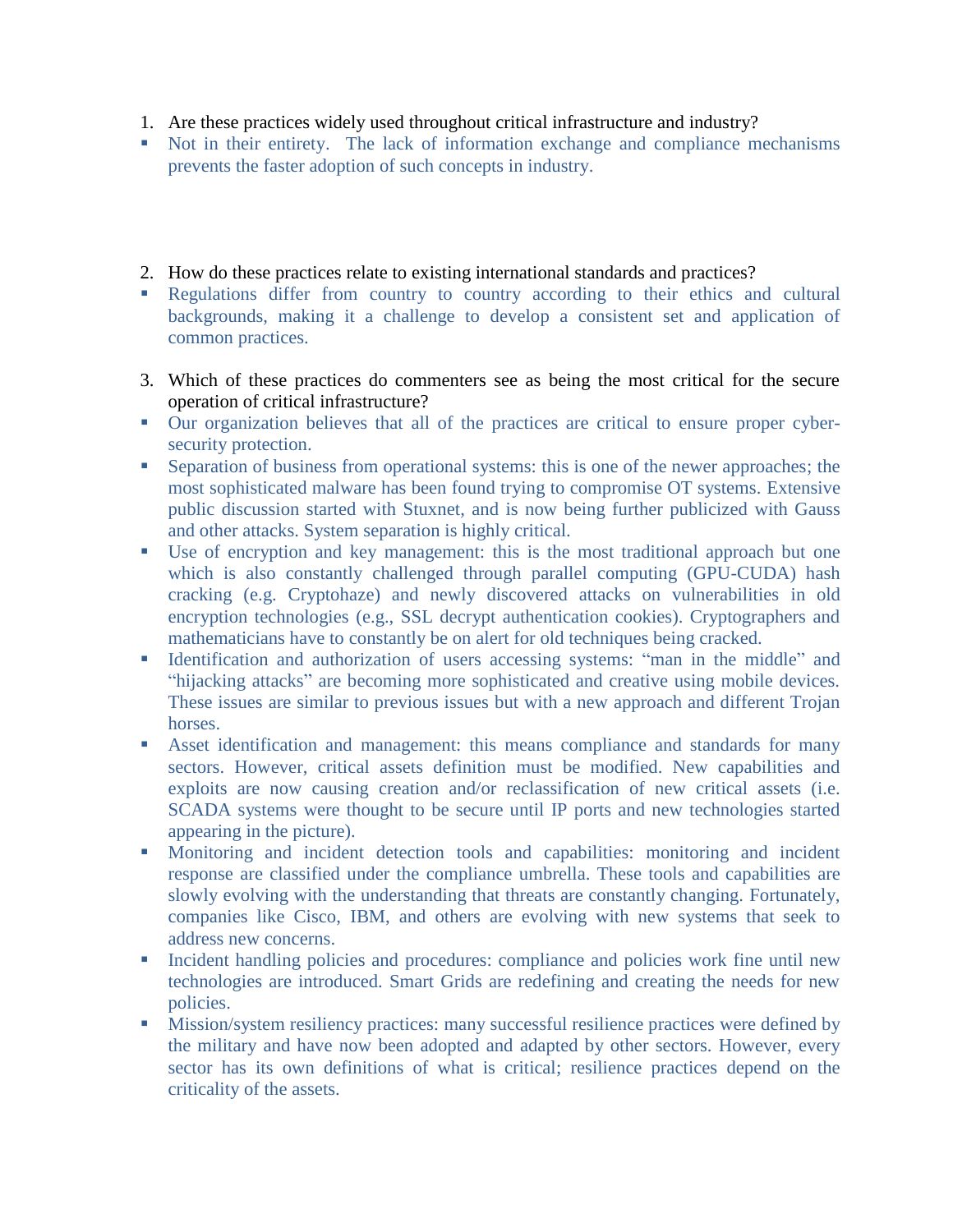- Security engineering practices: Unfortunately, no clear standard exists; most practices are both industry-specific and proprietary.
- **Privacy and civil liberties protection:** This is a very sensitive area because you need to leverage security vs. privacy. In order to secure the operational technology, some privacy has to be given up. However, there must be a legal process in placed to ensure that the yielded privacy is legally protected from being misused.
- 4. Are some of these practices not applicable for business or mission needs within particular sectors?
- These practices work in every sector, but must be adapted and customized based on each sector's priorities and needs.
- 5. Which of these practices pose the most significant implementation challenge?
- All of them represent a challenge—as well as an opportunity. However, the priorities and needs of each sector are dependent on sector-specific criticality factors.
- 6. How are standards or guidelines utilized by organizations in the implementation of these practices?
- Most sectors have a range of compliance requirements, but these requirements typically don't improve until they get compromised, or are obligated by compliance or government institutions to abide to new norms.
- 7. Do organizations have a methodology in place for the proper allocation of business resources to invest in, create, and maintain IT standards?
- IT methodologies have been developed and applied based on many years of practice. However, these methodologies must rapidly evolve based on the introduction of new technologies: the cloud, mobile devices, Smart Grid, air gaps and IP touch points on Industrial Control Systems (ICS), among many others. The Internet constantly creates the need for IT to look outside their area of expertise and start talking to workgroups, academic institutions, research labs, specialized security firms and other entities to define new standards.
- 8. Do organizations have a formal escalation process to address cyber security risks that suddenly increase in severity?
- Most organizations have formal escalation processes, including covering those cases where severity suddenly increases. However, the lack of well-defined vulnerability assessment methodologies, and adherence to well-defined risk management frameworks, means that the vast majority of organizations are ill-equipped to respond to these sudden severity increases. Our own organization is creating methods to address security risks levels with the VARM process.
- Some organizations have escalation processes in place with restricted disclosure; the challenge being that restricted disclosure means less information sharing, which means less opportunity for beneficial collaboration.
- 9. What risks to privacy and civil liberties do commenters perceive in the application of these practices?